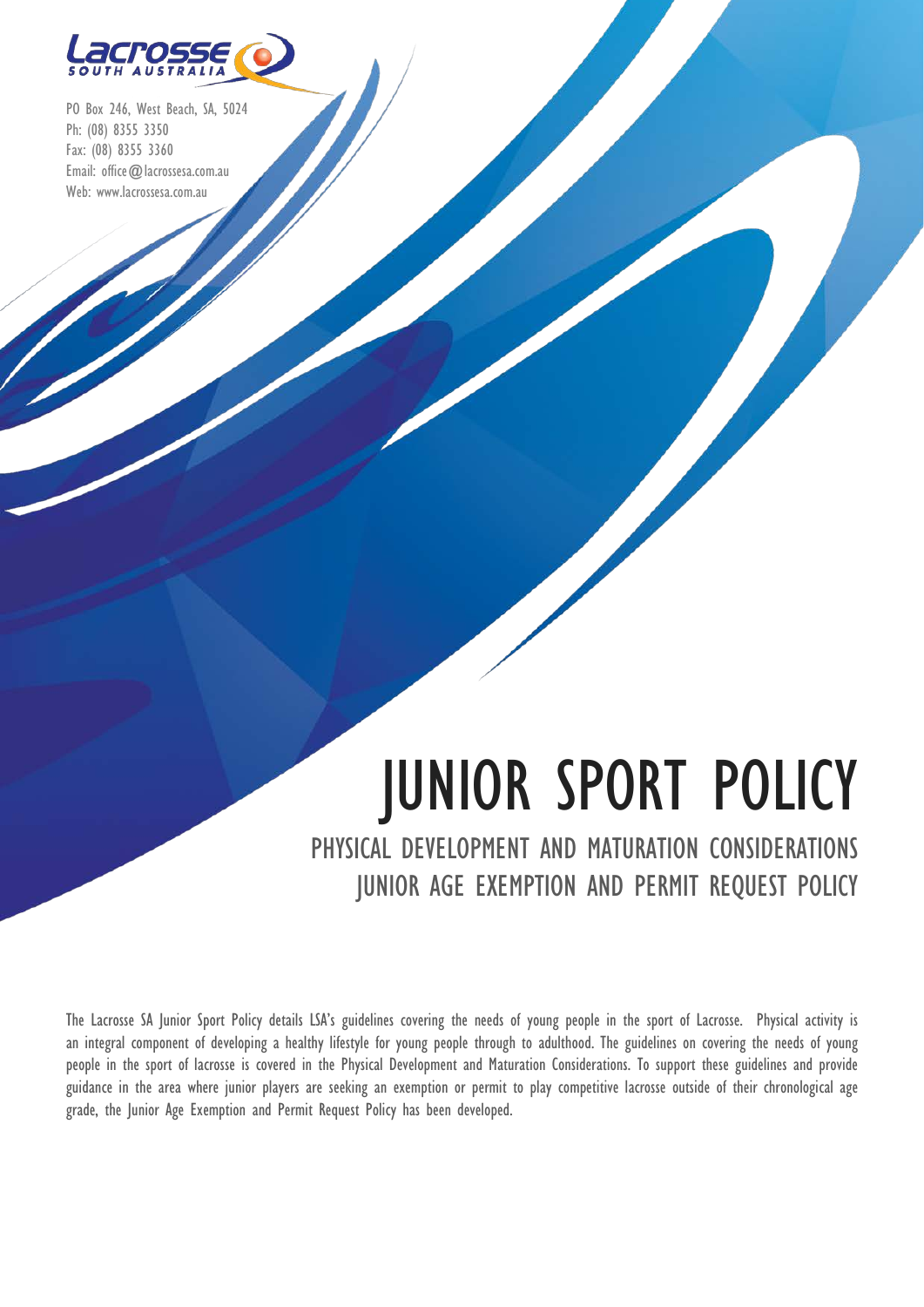

TABLE OF CONTENTS

### PHYSICAL DEVELOPMENT AND MATURATION CONSIDERATIONS

| 2.                |  |
|-------------------|--|
| 3.                |  |
| 4.                |  |
| 5.                |  |
| 6.                |  |
| 7.                |  |
| 8.                |  |
| 9.                |  |
| 10.               |  |
| $\mathsf{H}.$     |  |
| 12.               |  |
| 13.               |  |
| $\overline{14}$ . |  |
| 15.               |  |
| 16.               |  |
| 17.               |  |

### JUNIOR AGE EXEMPTION AND PERMIT REQUEST POLICY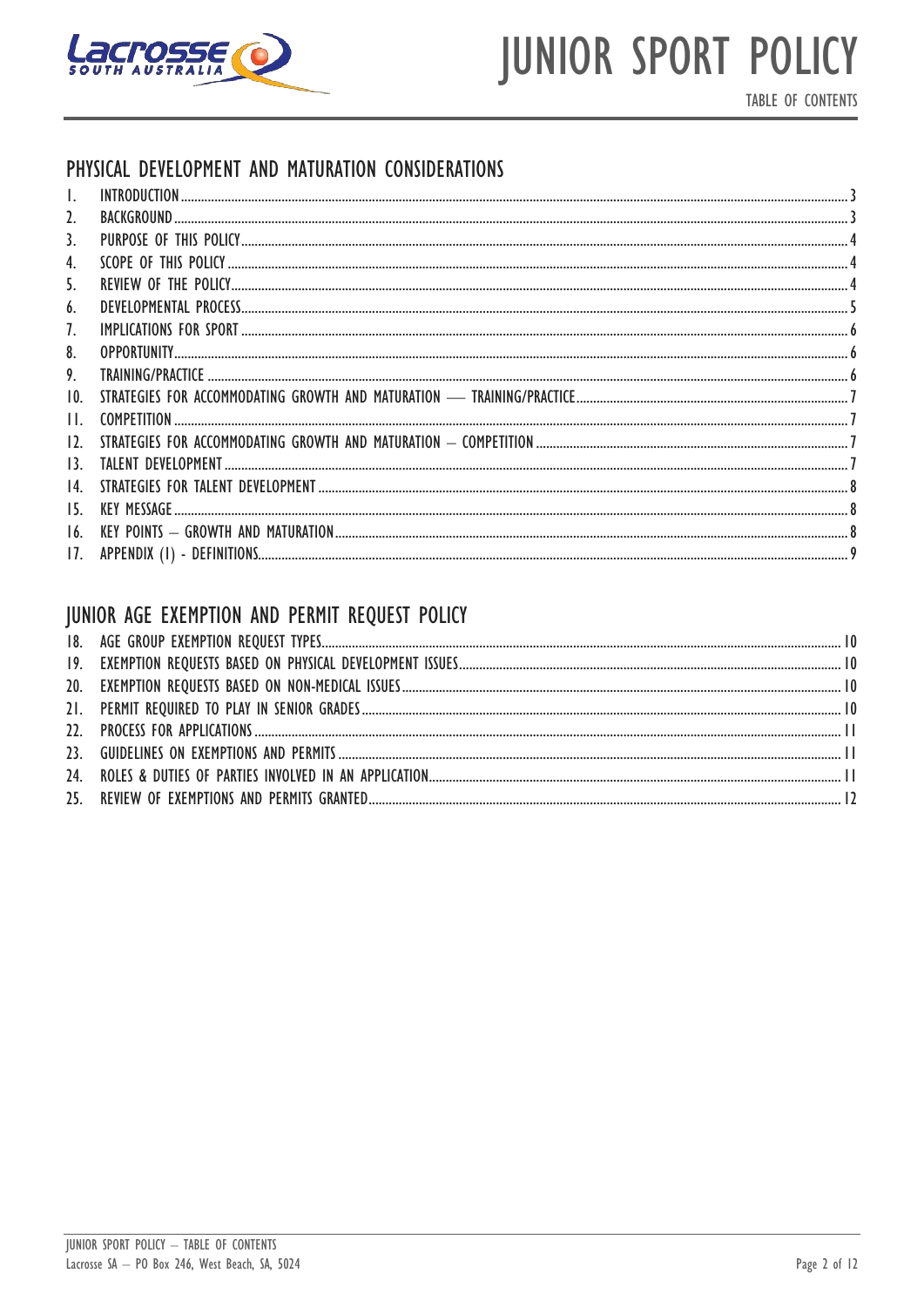

PHYSICAL DEVELOPMENT AND MATURATION CONSIDERATIONS

### <span id="page-2-0"></span>1. INTRODUCTION

The information provided on pages 3-8 outlines the Junior Sport Framework released by the Australian Sports Commission (ASC) to assist in the delivery of best practice in junior sport.

LSA understands that assisting young people to be active is important because it is an integral component of developing a healthy lifestyle through to adulthood. LSA furthermore recognises the years up to 25 are a time of tremendous development for young people on all levels physically, psychologically, emotionally and socially. At its widest point sport assists in preventing lifestyle diseases and promotes physical, psychological and social well-being.

In order to be a key sport of choice for young people, LSA must be fundamentally grounded around the importance of growing and maintaining partnerships with local communities and families.

Ensuring that Lacrosse provides existing and prospective junior members with flexible and meaningful participation options is central to the growth of the sport.

### <span id="page-2-1"></span>2. BACKGROUND

Physical activity is needed for normal growth and development and for young people to reach their potential in muscle and bone development. Sport is an ideal way to provide this necessary activity, as it also brings psychological and social benefits to young people.

LSA recognises that while physical activity is essential, LSA also acknowledges that with all physical activities especially involving intense and un-monitored training, there are potentially harmful effects for young athletes.

This can adversely affect the dynamics and timing of growth and physical maturation and determining when children are ready for more intense training and competition is a duty of care required of sports leaders in close consultation with players, their families and carers.

LSA is very conscious of the responsibility to provide a safe and appropriate level of sporting activity and competition. LSA upholds the view that all participants are given every opportunity to advance their skill and ability levels suited to their personal goals, physical and ability development level.

At no time are junior players to take part in activities beyond their confidence or ability levels nor are they to be unreasonably held back when their skill and physical development level are sufficient for them to graduate to and take part in higher levels. These decisions are ONLY to be made in full consultation with parents/guardian.

For the best physical and skill development, consideration must be given to factors related to growth and maturation to help with decisions about grouping young people for participation and readiness for:

- 1. progressions in training and competition; and
- 2. specialisation and intense training.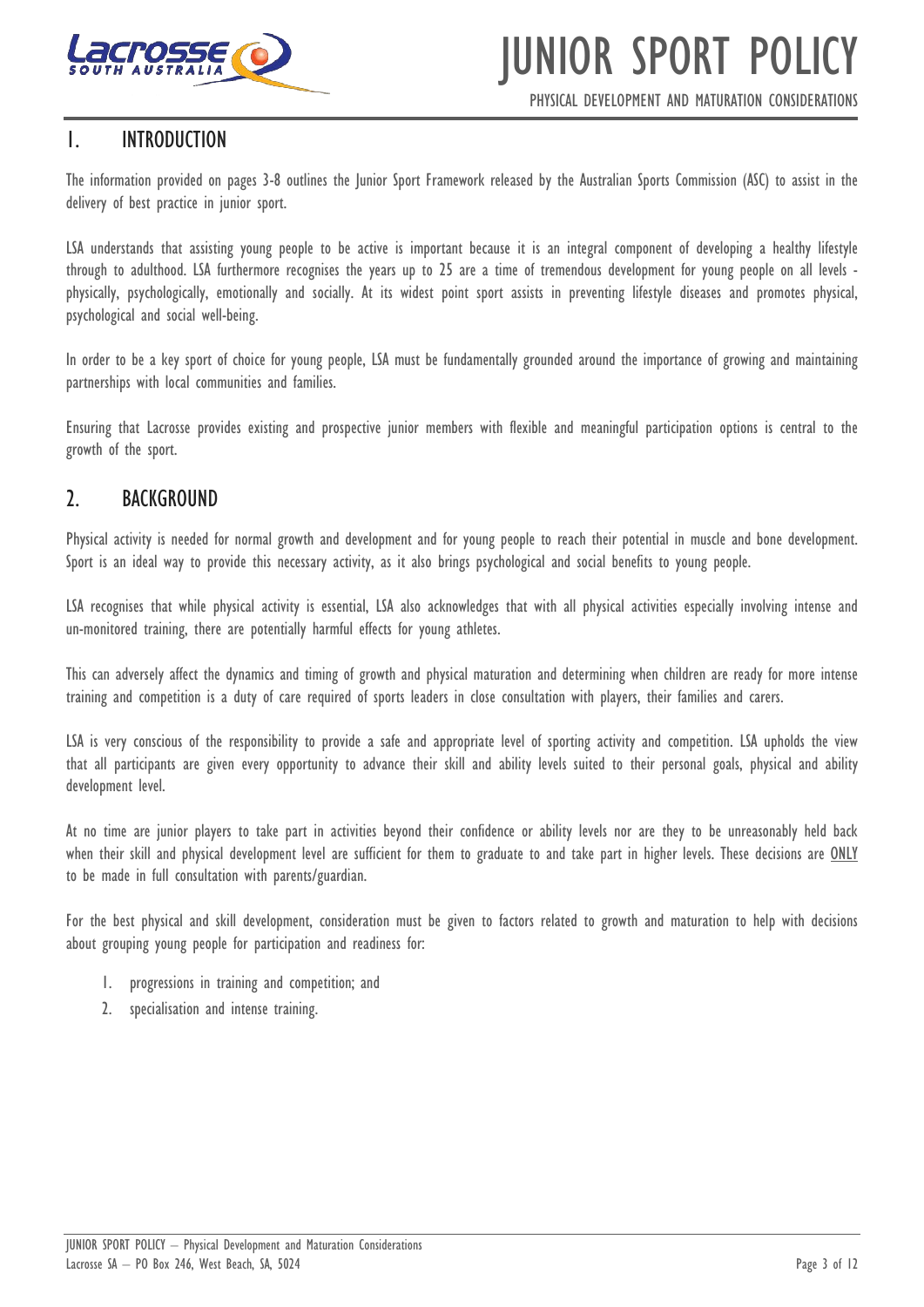

PHYSICAL DEVELOPMENT AND MATURATION CONSIDERATIONS

### <span id="page-3-0"></span>3. PURPOSE OF THIS POLICY

The purpose of the LSA Junior Sport –Policy is to:

- Outline key considerations for LSA Office staff including volunteers; LSA Board; nominated LSA Sub-Committees and Clubs which will inform children and young people undertaking developmentally appropriate physical activity.
- Inform the wider community about LSA's framework regarding the importance of a developmentally appropriate and balanced approach to physical activity by children and young people.

### <span id="page-3-1"></span>4. SCOPE OF THIS POLICY

This policy provides a BROAD developmental framework which can inform specific planning discussions at both the LSA and Club levels around children and young people undertaking Lacrosse as a developmentally appropriate physical sporting activity.

### <span id="page-3-2"></span>5. REVIEW OF THE POLICY

LSA Board will coordinate the formal review of this policy after one year of operation, effective from LSA Board endorsement date.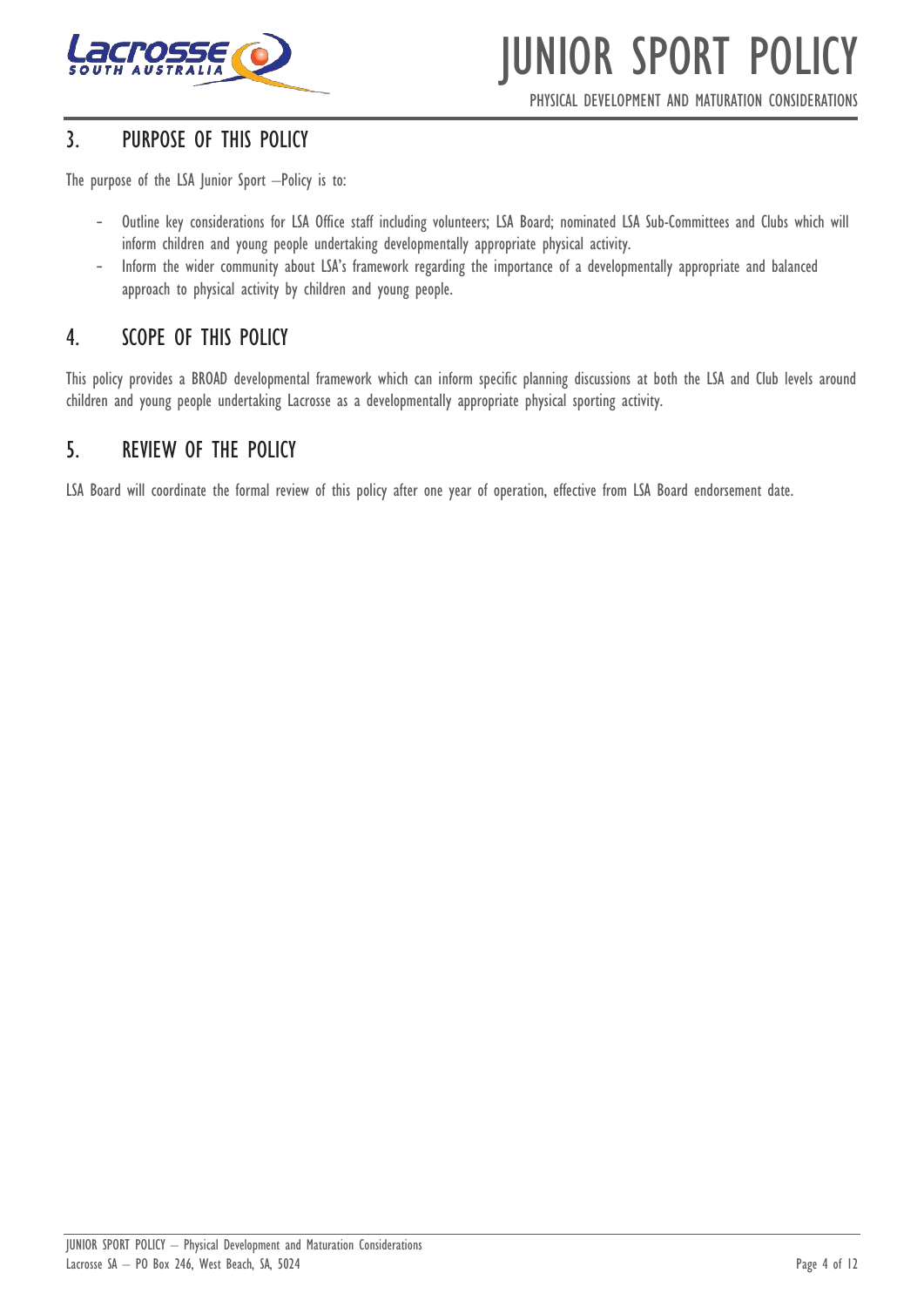

PHYSICAL DEVELOPMENT AND MATURATION CONSIDERATIONS

### <span id="page-4-0"></span>6. DEVELOPMENTAL PROCESS

The development of a child is driven by three distinct processes; growth, maturation, and adaptation. These have important implications for training and competition.



GROWTH is the increase in overall body size with changes in muscle, bone and fat and this affects motor skills. Growth is complicated because:

- different parts of the body grow at different rates; and
- periods of growth start and stop at different times.

MATURATION is the genetically programmed series of changes leading to maturity.

These changes occur in the same sequence in everybody, but there are great individual differences in:

- when puberty starts;
- how long it takes (it can be 18 months to five years); and
- how much growth occurs in the adolescent growth spurt.

The growth spurt in height happens first and is followed by the growth spurt in weight and then the growth spurt in strength.

ADAPTATION occurs as a result of external rather than genetic factors (e.g. intensive training).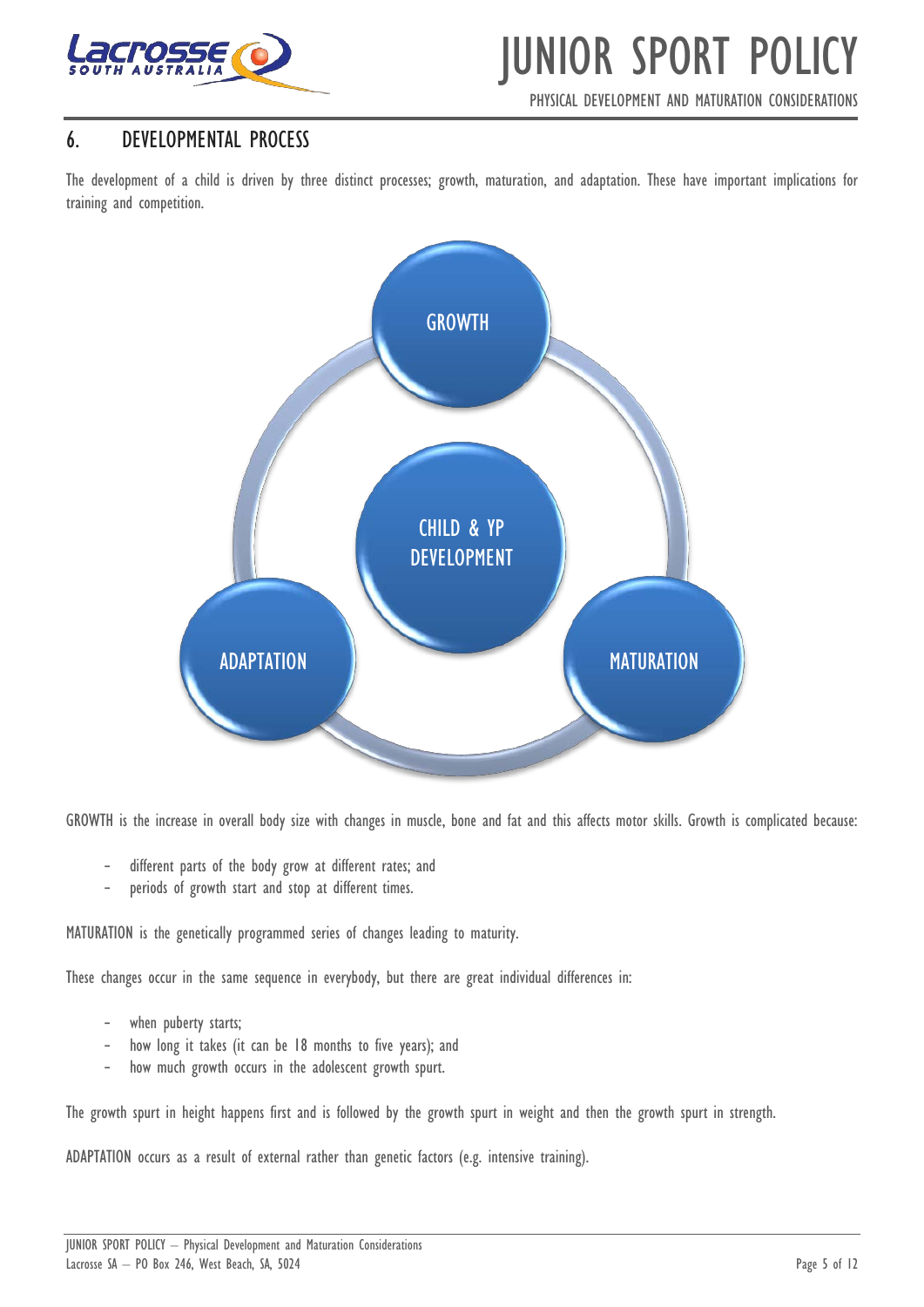

PHYSICAL DEVELOPMENT AND MATURATION CONSIDERATIONS

### <span id="page-5-0"></span>7. IMPLICATIONS FOR SPORT

The uneven spread in growth and maturation in young people of the same age makes chronological age of limited value in determining the developmental status of a young person. This creates challenges related to opportunity, training and competition.

### <span id="page-5-1"></span>8. OPPORTUNITY

Opportunities to participate at both non-elite (school or social programmes) and elite Junior competition levels, may not be offered to some young people because of their current developmental status. Therefore, Clubs and their Junior Coordinators must:

- be aware that late maturing young people may be disadvantaged when competitions are based on chronological age; and
- encourage young people despite their current body shape as this may be different later on.
- always discuss (confidentially and respectfully) these participation opportunities with parents/carers.
- under no circumstance, provide any official health or child development opinion' to parents regarding their child's developmental readiness. If there is any doubt as to a child's readiness to participate – support parents to seek advice from a registered a Medical Practitioner.

Lacrosse games and training activities should be organised so young people have positive experiences regardless of their developmental status.

Young people and their parents/carers should focus on personal improvement and not comparison with others of the same age. The result is more young people having a chance to realise their potential and expansion of the talent pool for future success in sport.

### <span id="page-5-2"></span>9. TRAINING/PRACTICE

For the most part, training and sport activity is beneficial for the best possible physical growth and development of young people. However, it is important to remember that young people differ from adults in the quality of their tissues and are not able to accommodate the same physical and performance stresses.

Therefore, LSA recommends that training be conducted differently for young people.

Injuries do occur on occasions during Lacrosse training but in the main they are usually reversible. There are times during periods of growth when tissues are more vulnerable. For example, it takes considerable time for a growing bone that has lengthened to become strong and for the muscles, tendons and ligaments to grow to the new length of the bone.

The most common problem is soft tissue injuries (muscles, ligaments and tendons) due to any injury or overuse. Rare problems include the risk of:

- fractures, particularly during the growth spurt when bones are lengthening and are relatively porous; and
- injuries to the growth plate of bones caused by high contact forces.

One area of increasing concern is low bone density in adolescent girls in sports requiring leanness at the elite level. The high-energy expenditure of intense training accompanied by restricted food intake can lead to menstrual dysfunction and precipitate bone loss. This in turn increases the risk of:

- stress fractures in the short-term; and
- osteoporosis in later life.

Healthy eating with sufficient energy for training is important to prevent a negative impact on growth and maturation. For safety, young people in intense training should have qualified coaches who plan training and competition schedules according to individual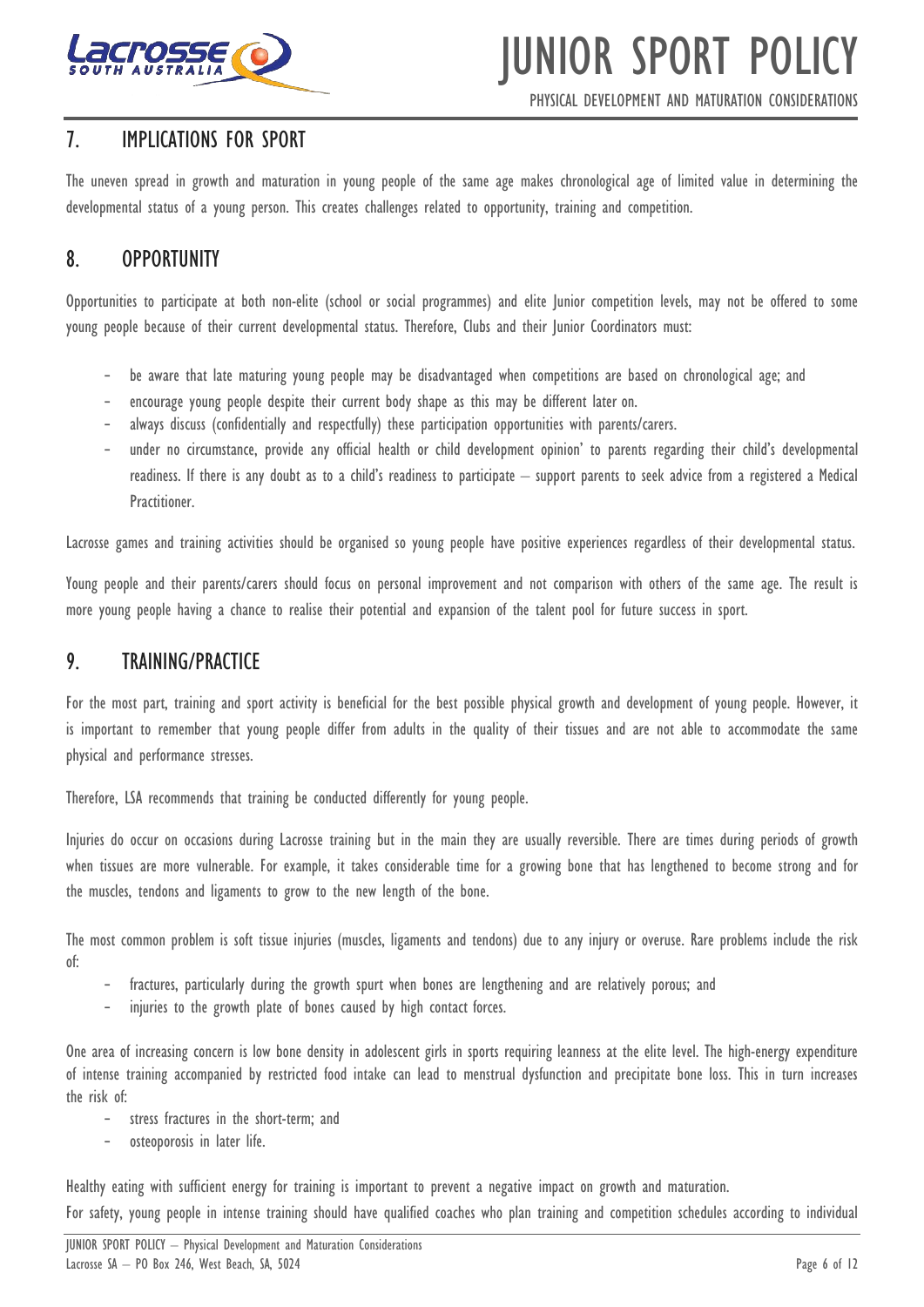

PHYSICAL DEVELOPMENT AND MATURATION CONSIDERATIONS

needs. These should be:

- designed around the holistic needs of young people with consideration of their level of social, emotional and psychological maturation;
- planned taking into account all physical activities undertaken by a young person; and Adjusted on an ongoing basis so loading is progressive and matched to their developmental stage.

### <span id="page-6-0"></span>10. STRATEGIES FOR ACCOMMODATING GROWTH AND MATURATION — TRAINING/PRACTICE

- Where ever possible plan and adjust training schedules based on individual growth and maturation.
- Monitor for changes indicating a growth spurt (e.g. faster increase in height, onset of menstrual cycle in girls and voice changes in boys, input from parents) and alter training and competition based on individual needs.
- Educate coaches and parents/carers on issues related to growth and maturation of young people.
- When under-eating is suspected in young people who are training intensely, LSA strongly encourages that professional advice on healthy nutrition is sought

### <span id="page-6-1"></span>11. COMPETITION

Competition is an important part of sport because it provides challenge in applying, testing and developing skills.

However, the great variation in children of the same age in physical aspects such as height, weight and strength results in the risk of injury and psychological distress when young people are unevenly matched.

It may be necessary to consider groupings based on criteria other than age to favour a positive environment for young people continuing in sport.

Handicapping is a way of allowing the participation in open competition of young people with disabilities, or who are smaller/not as strong as others.

### <span id="page-6-2"></span>12. STRATEGIES FOR ACCOMMODATING GROWTH AND MATURATION – COMPETITION

- Focus on personal improvement, not comparison against others.
- Consider the use-varied criteria for groupings (e.g. skill level, experience, body weight, rather than chronological age or gender).
- Use handicapping in competitions to reduce the effect of growth and maturation differences.
- Consider skills, physical maturation and psychological development and allow boys and girls to participate together when these are similar.

### <span id="page-6-3"></span>13. TALENT DEVELOPMENT

Some young people are started in hard training early (e.g. 5-8 years) in the belief this will increase the chances of developing an elite athlete.

Early success does not predict success later on, as personal interest and motivation to continue to play are influential variables many world class adult athletes were not outstanding as children.

According to the Western Australian State Government policy on Physical Development and Maturation, children 12 years and under should be encouraged to participate in a wide range of activities requiring a variety of motor skills before beginning to specialise in a single sport, event or position. To this end, Lacrosse South Australia acknowledges the decision of all young people and their families to undertake a range of different sporting experiences. Lacrosse South Australia is strongly committed to seeing the lacrosse experience for children and families is positive, health promoting and one which will always remain open to any returning participant.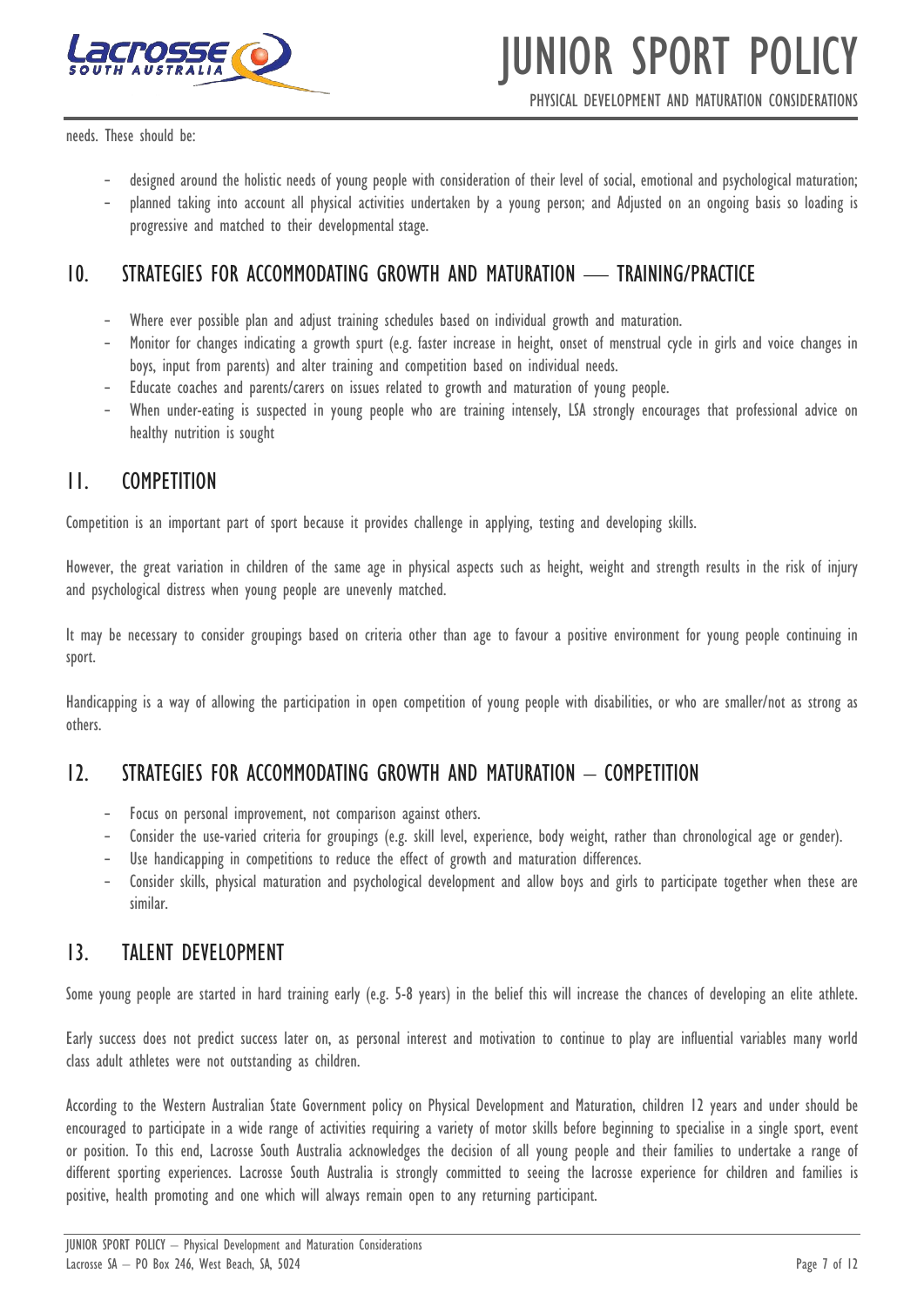

#### PHYSICAL DEVELOPMENT AND MATURATION CONSIDERATIONS

In this way, the athleticism of young people is improved and late developers are encouraged to stay in sports long enough to derive benefit and satisfaction from their eventual maturity.

Some young people have the potential to become elite athletes and so may wish to train seriously. Their progress is best catered for by:

- graduated talent development programs based on quality coaching and talent management;
- physical, mental and emotional preparation for the demands of high-level competition; and
- education about the societal role of elite athletes and the potential impact of success and failure on their lives.

A well-rounded approach is needed so their educational and social needs are not compromised.

Consideration should be given to the difficulty of predicting at an early age the success or otherwise of the future adult athlete.

#### <span id="page-7-0"></span>14. STRATEGIES FOR TALENT DEVELOPMENT

- Focus on young people having fun so their interest is maintained until they are at an age and stage to specialise.
- Leave talent identification and development as late as possible.
- Expose young people to as many different sporting experiences as possible (e.g. rotate positions and teams).

While achieving and responding to challenges, young people must also have fun. It is not in their best interest to have them concerned at an early age about whether they are going to make the elite ranks.

This concern could manifest in overdoing training and competition and be counter productive. Let them enjoy moving up the pathways to success.

### <span id="page-7-1"></span>15. KEY MESSAGE

Young people grow and mature at different rates. Understanding the implications of this can make sports participation more rewarding and safer for young people if sports providers:

- adapt activities to their changing needs especially during periods of rapid growth;
- judge performance according to a young person's stage of development and not by what others of the same age can do; and
- leave decisions about specialisation as late as possible so best choices are made for the young person.

### <span id="page-7-2"></span>16. KEY POINTS - GROWTH AND MATURATION

- Growth and maturation vary greatly in young people, making chronological age a poor indicator of developmental status.
- Young people should be encouraged to participate in a wide range of sporting activities.
- Late maturers and young people small for their age can be discouraged in sport and may not get a chance to develop their talent.
- During growth spurts training and competition need to be planned carefully to avoid injury.
- The risk of bone fracture, growth plate injuries and soft tissue injuries increases during rapid growth.
- Girls who under-eat while training intensely run the risk of stress fractures and, in later life, osteoporosis.
- Training and competition schedules need to be planned around the holistic needs of each individual athlete.
- Early specialisation reduces athleticism (competence in a broad range of motor skills) and can lead to early burnout.
- Taking care of young people with regard to practice and training schedules and when they specialise in their sport, is important to keep young people in sport for the long-term and to make sure no potentially talented young people are lost to the sport.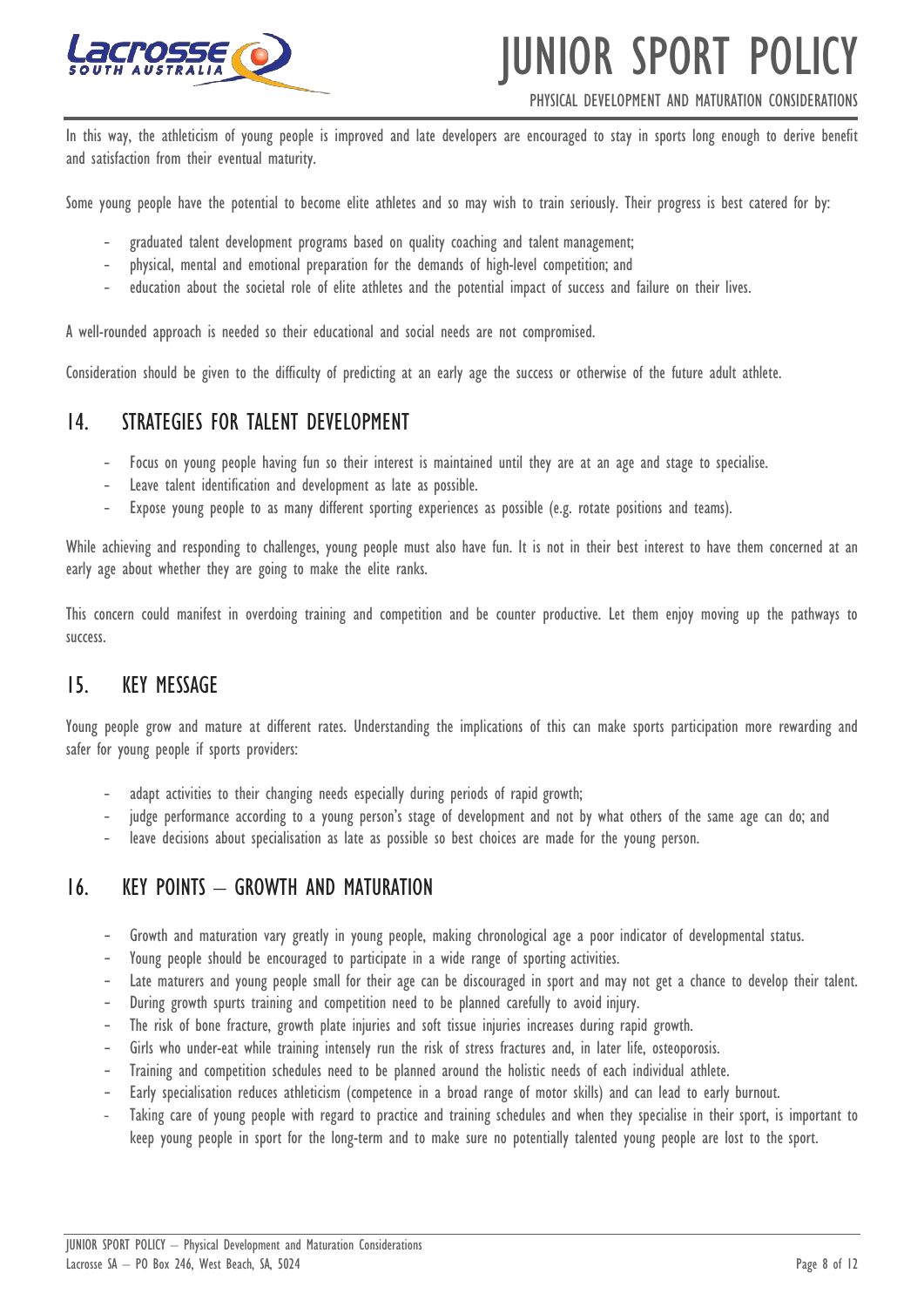

PHYSICAL DEVELOPMENT AND MATURATION CONSIDERATIONS

### <span id="page-8-0"></span>17. APPENDIX (1) - DEFINITIONS

#### ENGAGEMENT

Engagement refers to the connections between LSA Board and Staff, LSA Sub-Committees, LSA members and Clubs and non-Lacrosse community members on a range of policy and program matters that relate to the safe, equity and effective development and growth of the sport. Engagement refers to those steps which lead to securing participation by participants in a consultative process.

The information provided on pages 3-8 outlines the Junior Sport Framework released by the Australian Sports Commission (ASC) to assist in the delivery of best practice in junior sport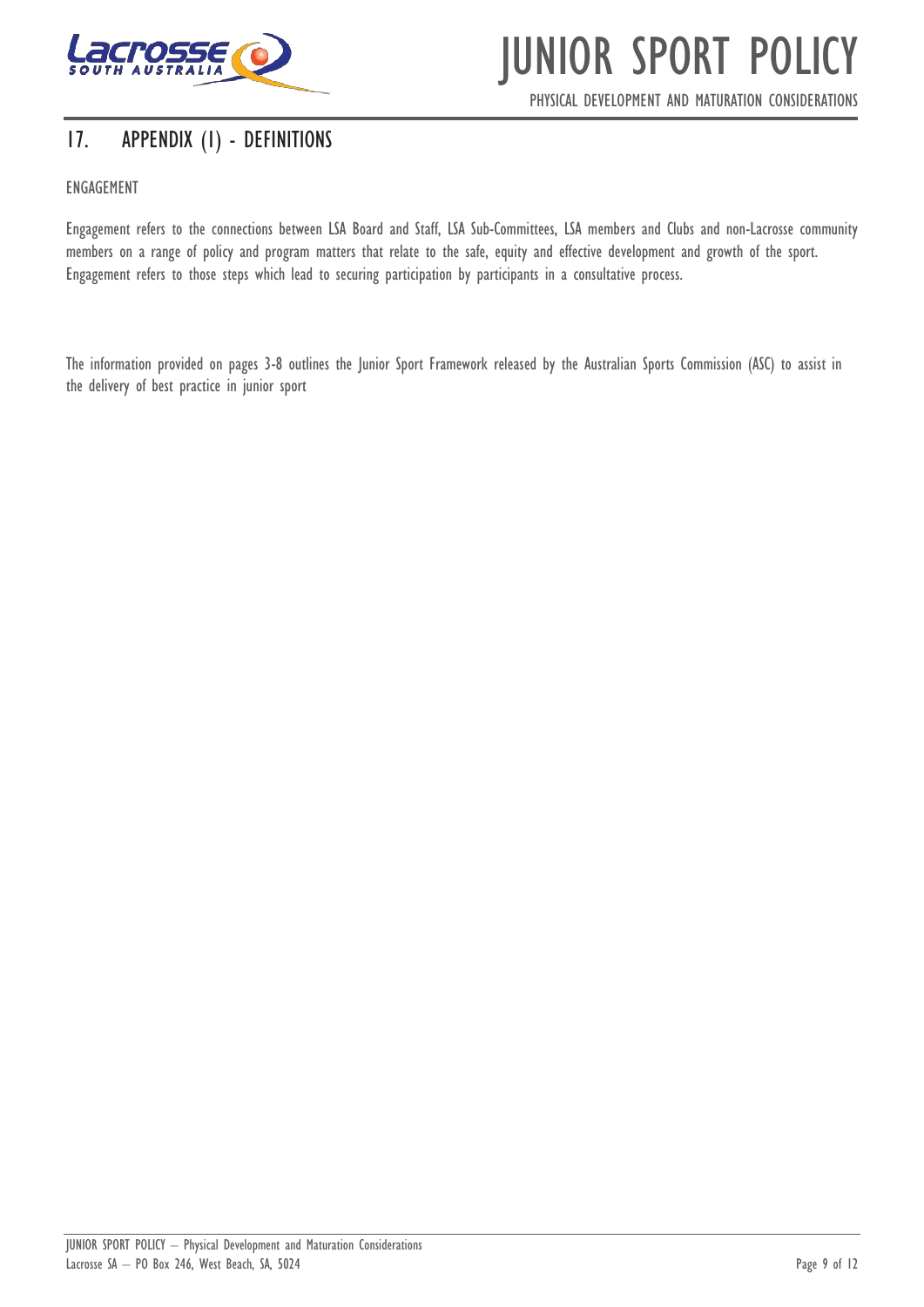

JUNIOR AGE EXEMPTION AND PERMIT REQUEST POLICY

### <span id="page-9-0"></span>18. AGE GROUP EXEMPTION REQUEST TYPES

For age graded competitions, when a player seeks to play as an 'overage player' outside the chronological age grade of their 'normal' or chronological age grade, permit applications can be made in the following categories:

- 18.1 Disability, medical condition, physical development issues or deficiencies in physical maturation.
- 18.2 All other grounds are determined as the association sees fit when no medical evidence is provided.

### <span id="page-9-1"></span>19. EXEMPTION REQUESTS BASED ON PHYSICAL DEVELOPMENT ISSUES

- 19.1 When supporting medical evidence is provided that demonstrates a disability, physical development issue an exemption will be granted according to the professional medical advice.
- 19.2 These applications are guided under the framework of the LSA Junior Sport Physical Development and Maturation Policy.

### <span id="page-9-2"></span>20. EXEMPTION REQUESTS BASED ON NON-MEDICAL ISSUES

- 20.1 All other applications that are not supported by medical evidence of a disability or a development issue fall under this category.
- 20.2 Applications under this category usually involve players of low confidence levels who may be new to the sport.
- 20.3 Criteria for determination of these applications will be determined and assessed on a case by case basis taking into consideration factors as determined by LSA.

#### <span id="page-9-3"></span>21. PERMIT REQUIRED TO PLAY IN SENIOR GRADES

- 21.1 Lacrosse SA deems it inappropriate and potentially dangerous for players eligible for Under 15 competitions (or younger) to play in a senior (open age) competition and this is the preferred position advocated by the Association.
- 21.2 No player eligible for the Under 15 competition (or younger) shall be allowed to take the field in any LSA sanctioned senior (open age) competition except where approval has been provided.
- 21.3 If, under special circumstances a Club wishes to include a player/s from these age groups in a senior (open age) game, the Coach, Club and Parent must complete and lodge the Junior to Play Senior application form. This form must be approved by Lacrosse SA before any player, plays their first game.
- 21.4 Any junior granted permission to play in a senior competition must:
	- (a) Must not play more than two games on the same day of competition (combined Senior and Junior).
- 21.5 Criteria for determination of these applications will be determined and assessed on a case by case basis taking into consideration factors as determined by LSA.
- 21.6 LSA may at any time during the season revoke a permit should it receive advice of any concerns about the player's capacity to safely continue to participate in senior games.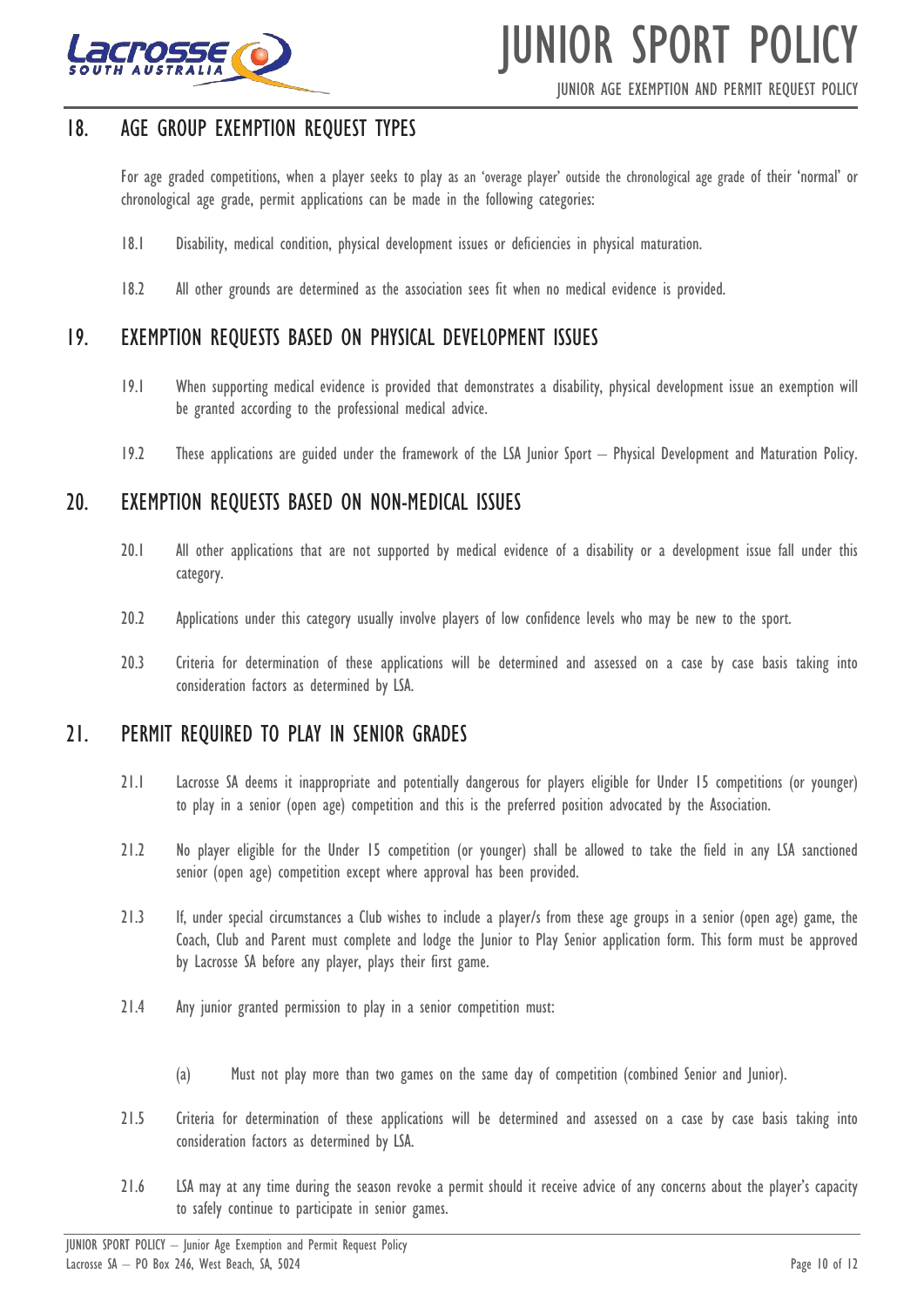

JUNIOR AGE EXEMPTION AND PERMIT REQUEST POLICY

#### <span id="page-10-0"></span>22. PROCESS FOR APPLICATIONS

- 22.1 Applications are to follow the following order of process.
	- (a) Coaches, Club official and parents discuss the situation specific to each child to establish the most appropriate course of action and if an application is required for an exemption.
	- (b) When a Club supports the application, this is sent to LSA for review.
	- (c) When a Club does not support an application, no further action is taken.
	- (d) Applications must be finalised before the player plays their first game. Applications will not be considered on the day of a match.
- 22.2 All applications received will be reviewed by the LSA Executive Officer, LSA Director Junior Competition, LSA Director -Women's Competition who may seek independent professional advice as required.

### <span id="page-10-1"></span>23. GUIDELINES ON EXEMPTIONS AND PERMITS

- 23.1 When a player is granted an exemption, there is an expectation on the Club and the players coach to develop a framework of a plan to ensure the player progresses to their correct age grade at the earliest opportunity.
- 23.2 Any overage player may only play 3 games in their correct age grouping before overage consideration is automatically negated.
- 23.3 A junior age exemption request is to be granted for at most one season in total. Once a player has been granted an exemption subsequent exemption will only be granted on medical evidence situations. The player must be noted on the scoresheet as an overage player (OA).
- 23.4 A permit to play in a senior (open age) competition is granted for at most one season in total. The player must be noted on the scoresheet as an underage player (UA).
- 23.5 Player's eligible to play in Under 13 competition (or younger) are not eligible to request a permit to play in LSA sanctioned senior (open age) competition and not eligible to take the field in an LSA sanctioned senior (open age) competition.
- 23.6 The LSA Board may from time to time apply other restrictions to age eligibility for teams.

### <span id="page-10-2"></span>24. ROLES & DUTIES OF PARTIES INVOLVED IN AN APPLICATION

- 24.1 Parent
	- (a) Discuss the need to seek an exemption or permit and what it means for the child in the short term and their long-term goals for physical activity.
	- (b) Ensure the child understands the purpose and limitations of an age exemption or permit application.